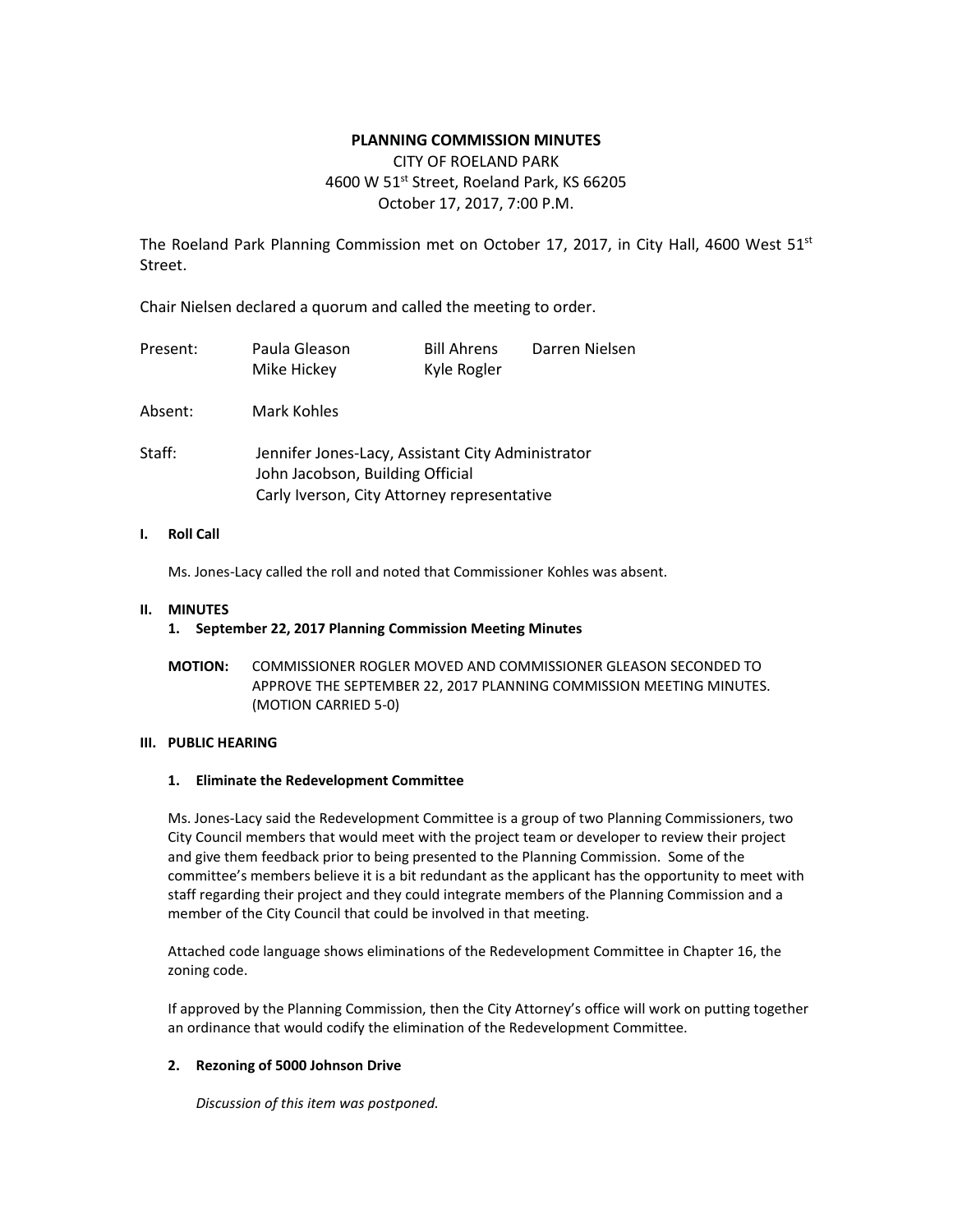## **3. Amendment to Special Use Permit Regulations to Include In-Home Day Cares**

This item was reviewed at the last Planning Commission meeting. There was a resident who was interested in having an in-home daycare in the City and the current City code does not permit more than three children in a daycare, whereas, Kansas law allows up to ten children.

Mr. Jacobson has been reviewing this and has made the recommendation that this could go through a conditional or special use permitting process and come before the Planning Commission for approval. This would involve incorporating information regarding in-home day cares into the special use permit section of the City Code on zoning.

Ms. Jones-Lacy presented the additional language that states requests for more children are subject to additional provision in §5-605, which states that any proposed in-home daycare operation with more than three children, and up to the maximum allowed by the state of Kansas must seek a special use permit as outlined in Chapters 16-318 and 16-319.

Staff will work with the City Attorney's office to finalize the language.

The City will provide a definition of day care and that it must be licensed with the state, they obtain a special use permit from the Planning Commission, have a City business license, square footage requirements per child, parking and loading requirements, and meet all building codes. They will also be required to notify homeowners who live near a home that intends to have a day care. The permit would be valid for five years and could be revoked at any time if they determine there is a violation of any section of the code. If it is a rental property, they must have landlord consent to have this type of operation.

Ms. Gleason asked about fencing on the day care property. Mr. Jacobson a day care would be required to have a six-foot privacy fence to enclose the open play area for the children.

## **IV. ACTION ITEMS**

**MOTION:** COMMISSIONER GLEASON MOVED AND COMMISSIONER AHRENS SECONDED TO ELIMINATE THE REDEVELOPMENT COMMITTEE. (MOTION CARRIED 5-0)

**MOTION:** COMMISSIONER GLEASON MOVED AND COMMISSIONER AHRENS SECONDED TO APPROVE THE AMENDMENT TO THE SPECIAL USE PERMIT REGULATIONS TO INCLUDE IN-HOME DAY CARES PER PLANNING COMMISSION DISCUSSION. (MOTION CARRIED 5- 0)

#### **V. DISCUSSION ITEMS**

#### **1. Sustainable Code Audit Discussion**

The Planning Commission continued their discussion about the Sustainable Code Audit after having given direction to staff to review housing density and the possibility of increasing density for some single-family residential lots. Mr. Jacobson recommended look at adding an additional single-family zoning district. The only change would be the square footage of the lot. Ms. Jones-Lacy provided examples of other cities who have multiple single-family districts.